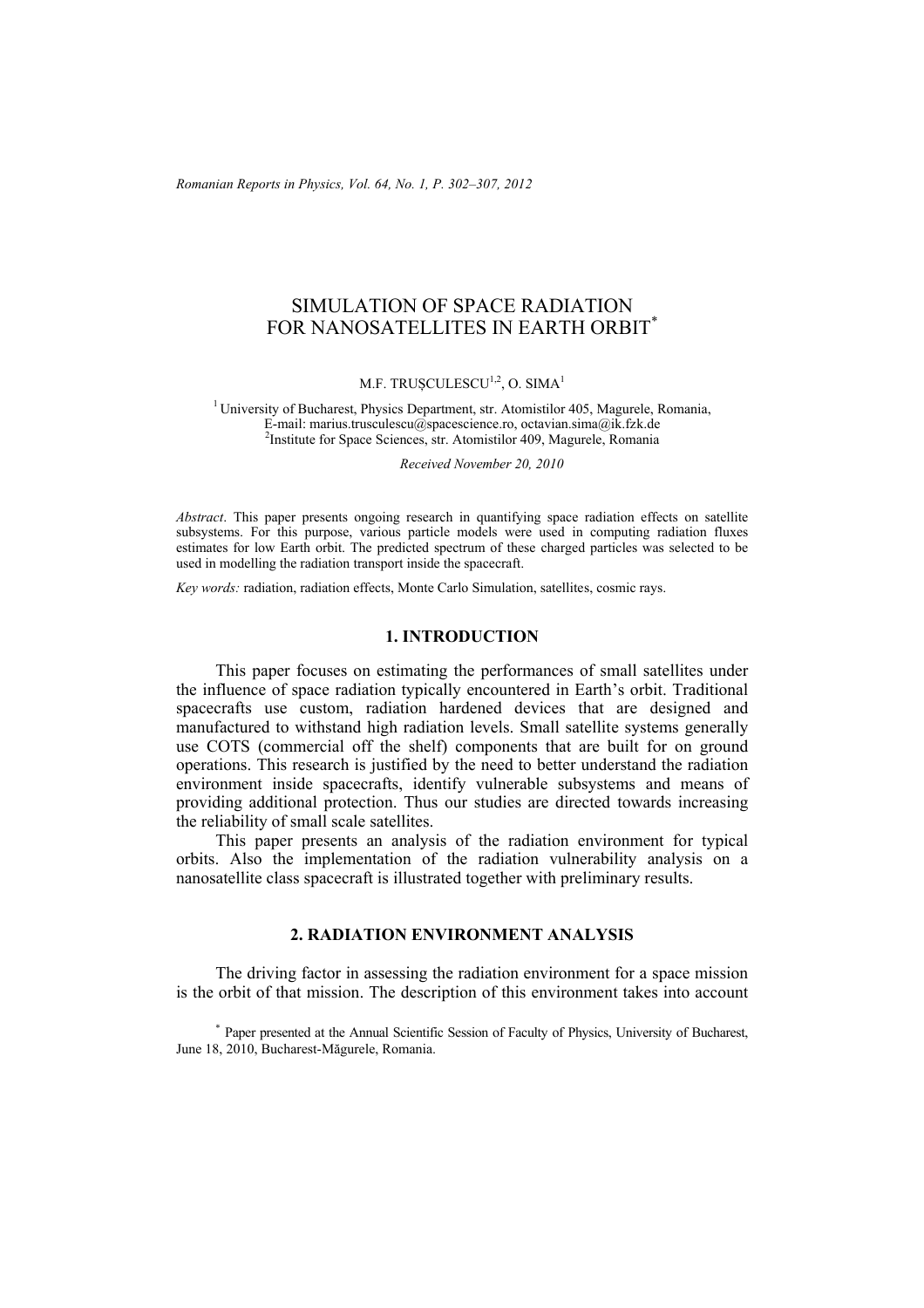the particles trapped in the Earth's magnetic field, particles emitted by the Sun together with particles from the Galactic Cosmic Rays (GCR) in order to describe the radiation field based on its contributors [1, 2, 3, 4].

The present paper focuses on LEO (low Earth orbit), the orbit of choice for small satellite missions. The radiation environment was analyzed using two online estimators: particles from the radiation belts together with solar generated particles where analyzed using Spenvis [5]. For high energy GCR (galactic and extragalactic cosmic rays) the expected fluxes were calculated with the Creme96 model [6, 7].

For all the cases studied a quiet magnetosphere was presumed (no magnetic storms). For completeness all fluxes were estimated at both solar minimum and solar maximum.



Fig. 1 – Estimated particle fluxes for a circular polar orbit.

Initial estimations of the radiation levels were made for the most encountered orbit: circular polar orbit at  $700 \text{ km}$  altitude and  $90^\circ$  inclination. A comparison between the expected differential electron and proton fluxes during solar minimum and solar maximum is represented in the left graph of Fig. 1. One can observe that for this low orbit the radiation levels change very little during a solar cycle.

The right graph of Fig. 1 shows the variation of the Hydrogen and Helium ions (the most abundant ions in GCR) at solar activity extremes. It is easy to observe that a maximum in solar activity results in a decrease of the intensity from this radiation source. The decrease is more pronounced between 1 MeV and 500 MeV. For very high energy particles this attenuation is unnoticeable.

The fluence for protons emitted by the sun during a one year period of solar maximum was also calculated and plotted on the graph. It is important to note that the fluence accounts for several emission events and not a continuous emission. It is therefore more damaging to the spacecraft since an unusual number of errors can be triggered in a short period of time. For comparison purposes the fluence value was averaged and plotted on the same graph with GCR. We can observe that the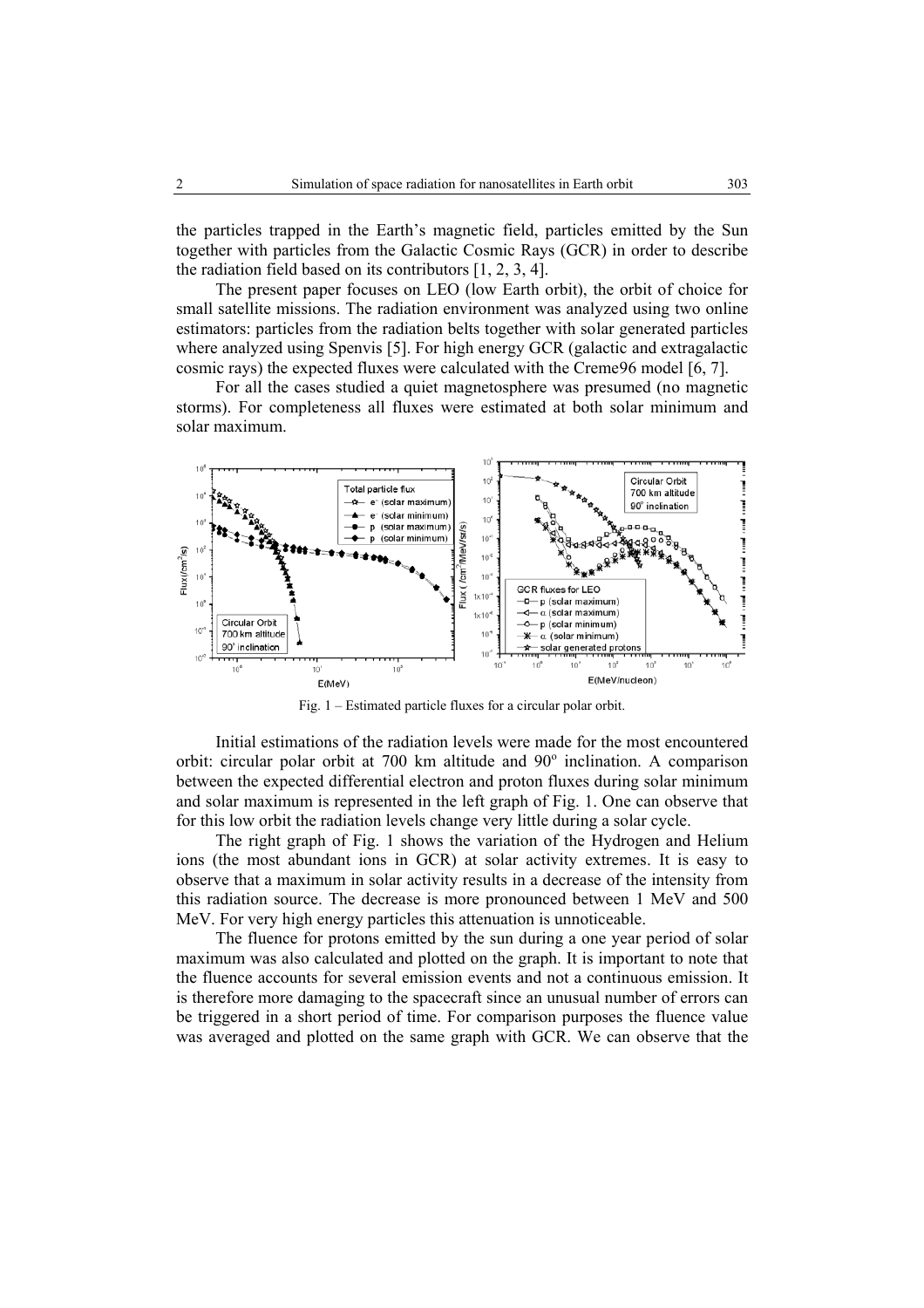Sun particle emissions during maximum supplements the decrease in GCR fluxes and the total number of particles is actually greater than at minimum.

### **3. SPACECRAFT SIMULATION**

The present research is applied to a nanosatellite developed at the University of Bucharest and the "Politehnica" University of Bucharest. For this purpose an analogue Monte Carlo simulation code was developed for a physical model of the satellite [8]. The model was initially implemented in GEANT 3.21 and later developed for Geant 4 [9]. Each of the satellites' subsystems was represented with the geometric shape and its associated material. Therefore each subsystem is approximated as a homogeneous geometric body with properties defined by its chemical composition and mass.

Represented subsystems are: *Struct* (mechanical structure), *OBC1* (primary on board computer), *MHX* (2.4 GHz radio transceiver), *UHF* (433 MHz radio transceiver), *EPS* (electronic power supply unit), *BAT* (two Li-Ion rechargeable batteries), *CAM* (digital camera interface board), *uCAM* (DSP microcontroller for the digital camera), *DET* (scintillator for radiation detection), *OBC2* (secondary on board computer), *OBV* (camera lens mount with its aluminum chassis). The materials for these subsystems are defined in Table 1.

| Material   |                  | $\overline{C}$ | F     | Sn     | Pb     | A <sub>1</sub> | Si    | $\Omega$ | Density<br>(g/cm3) |
|------------|------------------|----------------|-------|--------|--------|----------------|-------|----------|--------------------|
| Z element  |                  | 6              | 9     | 50     | 82     | 13             | 14    | 8        |                    |
| A element  |                  | 12.01          | 19.00 | 118.71 | 207.20 | 26.98          | 28.09 | 16.00    |                    |
| Atom ratio | OBC              | 0.20           | 0.20  | 0.09   | 0.06   | 0.10           | 0.25  | 0.10     | 2.5                |
| Mass ratio |                  | 0.06           | 0.09  | 0.28   | 0.29   | 0.07           | 0.17  | 0.04     |                    |
| Atom ratio | <b>MHX</b>       | 0.15           | 0.15  | 0.09   | 0.06   | 0.25           | 0.25  | 0.05     | 2.7                |
| Mass ratio |                  | 0.04           | 0.07  | 0.27   | 0.27   | 0.16           | 0.17  | 0.02     |                    |
| Atom ratio | <b>UHF</b>       | 0.23           | 0.23  | 0.09   | 0.06   | 0.05           | 0.25  | 0.10     | 2.3                |
| Mass ratio |                  | 0.07           | 0.11  | 0.28   | 0.29   | 0.03           | 0.18  | 0.04     |                    |
| Atom ratio | <b>EPS</b>       | 0.25           | 0.25  | 0.09   | 0.06   | 0.05           | 0.25  | 0.05     | 2.2                |
| Mass ratio |                  | 0.08           | 0.12  | 0.28   | 0.29   | 0.03           | 0.18  | 0.02     |                    |
| Atom ratio | CAM              | 0.20           | 0.20  | 0.06   | 0.04   | 0.05           | 0.35  | 0.10     | 2.3                |
| Mass ratio |                  | 0.07           | 0.11  | 0.22   | 0.22   | 0.04           | 0.29  | 0.05     |                    |
| Atom ratio | OBC <sub>2</sub> | 0.20           | 0.20  | 0.06   | 0.04   | 0.10           | 0.30  | 0.10     | 2.4                |
| Mass ratio |                  | 0.07           | 0.11  | 0.22   | 0.23   | 0.08           | 0.25  | 0.05     |                    |
| Atom ratio | uCA              | 0.15           | 0.15  | 0.03   | 0.02   | 0.30           | 0.27  | 0.08     | 2.7                |
| Mass ratio | М                | 0.06           | 0.10  | 0.13   | 0.13   | 0.28           | 0.26  | 0.04     |                    |
| Atom ratio | <b>OBV</b>       | 0.00           | 0.00  | 0.00   | 0.00   | 0.40           | 0.20  | 0.40     | 2.5                |
| Mass ratio |                  | 0.00           | 0.00  | 0.00   | 0.00   | 0.47           | 0.25  | 0.28     |                    |

*Table 1* Material definition table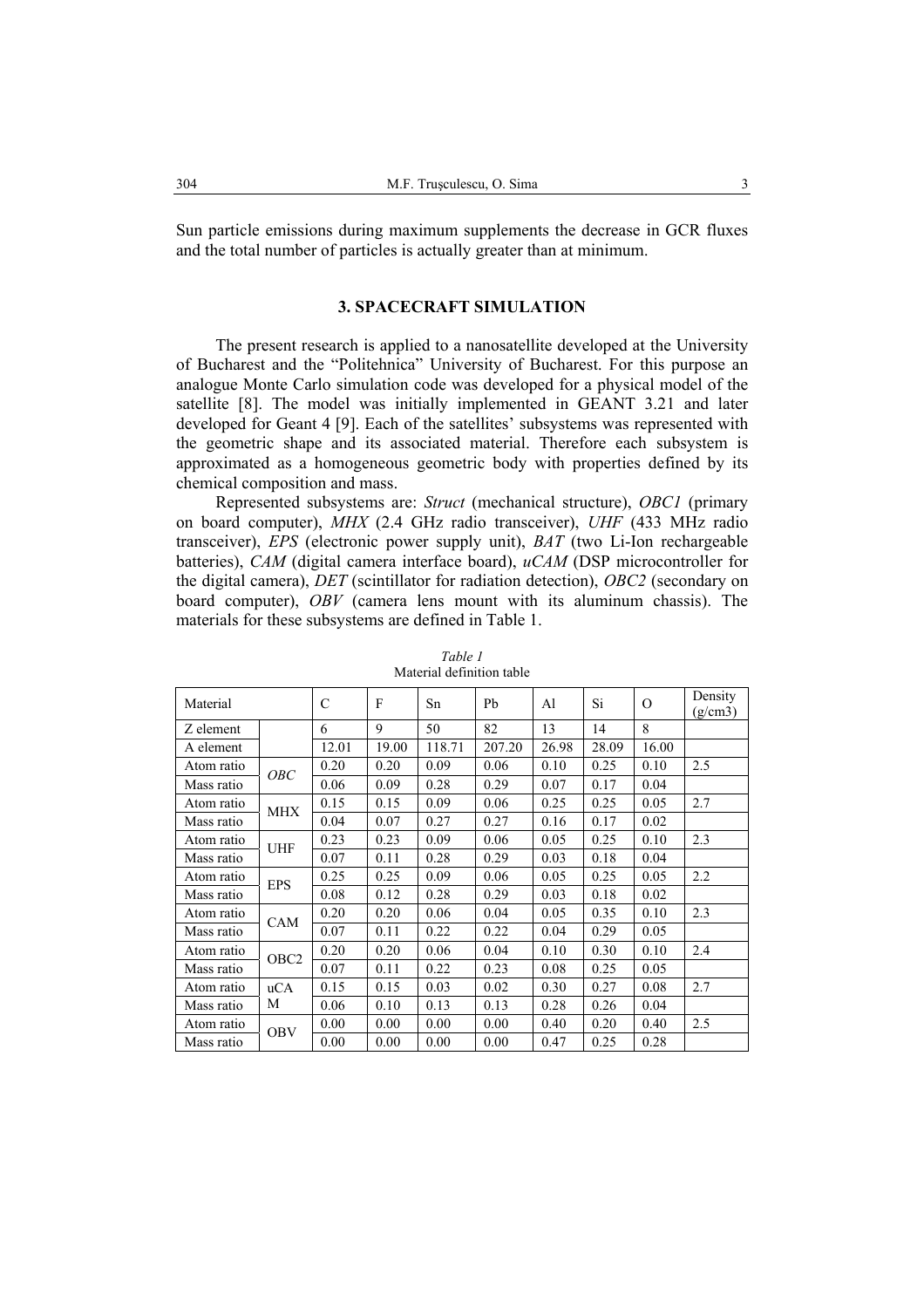For the batteries a composition of Li, Co, O and C was used. The scintillation detector was considered as  $C_{14}H_8O_2$  according to the specifications of the manufacturer.

The satellite was placed in a galactic material simulating the interplanetary space. We used the estimated radiation fluxes as input for the radiation source of a Monte Carlo simulation for the nanosatellite. Radiation is considered to be isotropic since any anisotropy in the radiation environment is cancelled by the satellite's constant spinning. Therefore the radiation source was considered to be a spherical surface outside the spacecraft. Particles were emitted isotropic from random points on the sphere. The energies of the particles were randomly selected based on a distribution law derived from the estimated fluxes. Fig. 2 presents the evaluation of the random energy generator by showing a comparison between the normalized expected flux and the energy spectrum of the simulated particles.



Fig. 2 – Simulated particle rate *vs*. normalized expected flux.

## **4. INITIAL RESULTS AND CONCLUSION**

For estimating the ionizing effects the total deposited energy for each of the modeled subsystems was evaluated. For measuring single event effects the linear energy transfer was computed using the deposited energy, the step length and the density of the subsystem environment [10, 11].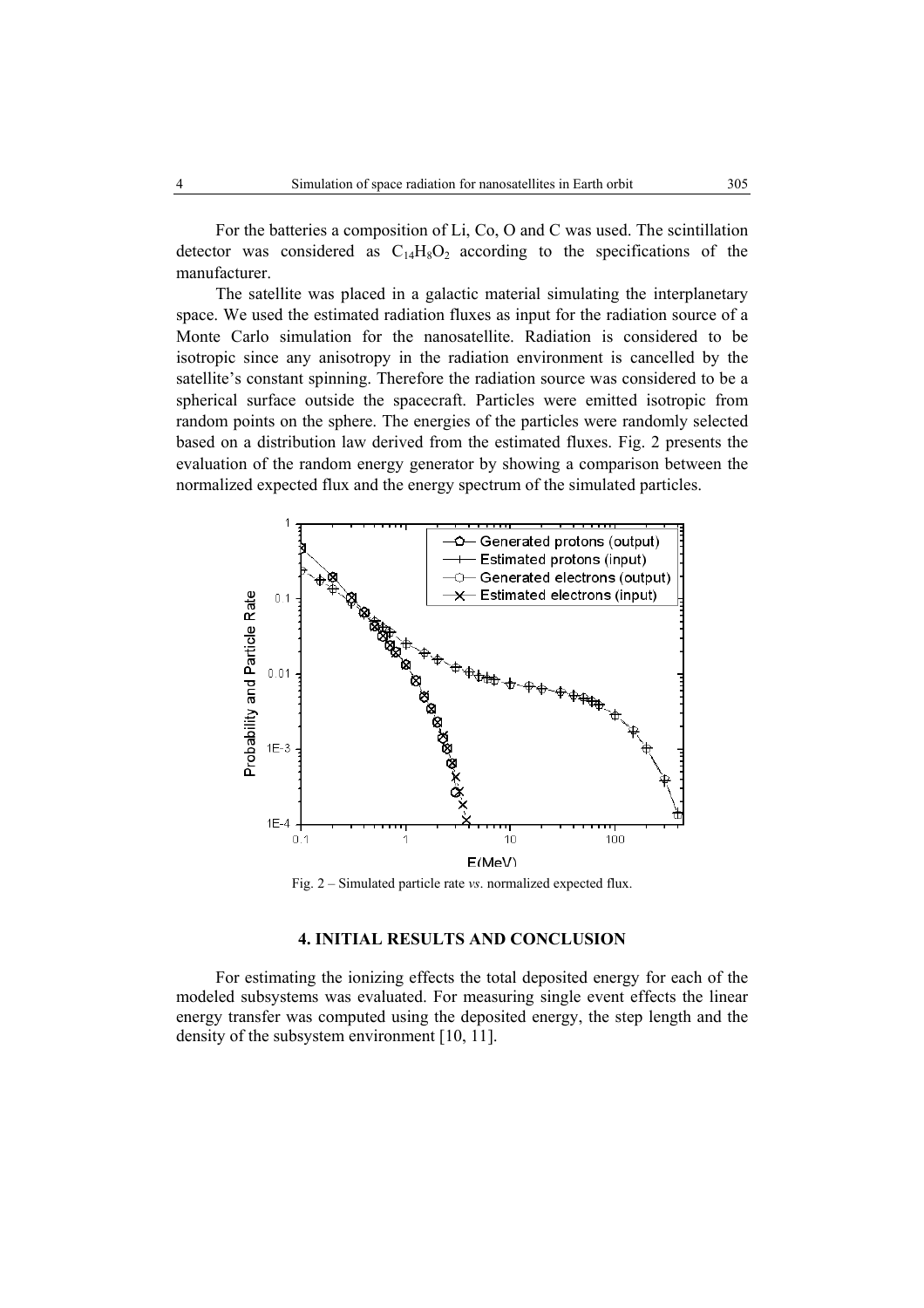

Fig. 3 – Frequency of simulated particles *vs*. normalized expected flux.

From the energy deposited in each subsystem and the material properties we compute the radiation dose estimate for each of the subsystem. The intial results include partitioning of the deposited energy and dose estimate for each satellite subsystem (Fig. 3). The radiation received by the external satellite structure is not shown in Fig. 3 since it accounts for more than the cumulated value for the other subsystems (59% of the total energy for protons and 98% of the total energy for electrons is deposited in the structure). These results, obtained using the Geant 4 simulation program are in accord with the previous model that used GEANT 3.21.

The radiation doses for both electrons and protons were calculated and estimates are given for a period of 1 year in Table 2.

|       |      | MEC BAT CAM DET |       |                     | EPS  |                                                               |       |       |      | MHX OBC1 OBC2 OBV uCAM UHF |       |
|-------|------|-----------------|-------|---------------------|------|---------------------------------------------------------------|-------|-------|------|----------------------------|-------|
| $e-$  | 6.05 | 0.022           |       |                     |      | $\vert 0.031 \vert 0.022 \vert 0.015 \vert 0.014 \vert 0.051$ |       | 0.068 | 0.29 | 0.013                      | 0.008 |
| p     | 2.60 | 0.39            | 0.43  | 0.51                | 0.38 | 0.19                                                          | 0.51  | 0.53  | 1.43 | 0.27                       | 0.18  |
| Total | 8.65 | 0.412           | 0.461 | $0.532 \quad 0.395$ |      | 0.204                                                         | 0.561 | 0.598 | 1.72 | 0.283                      | 0.188 |

*Table 2*  Dose estimate per subsystem (krad) for 1 year mission

The ratio of the doses received by different subsystems is less sensitive to the flux considered in simulations. Therefore reliable estimates of the dose in various subsystems can be obtained by multiplying the real dose recorded by the onboard radiation detector with the computed ratio of the corresponding dose. Thus, the simulation enables the identification of the dose in each of the satellite subsystems.